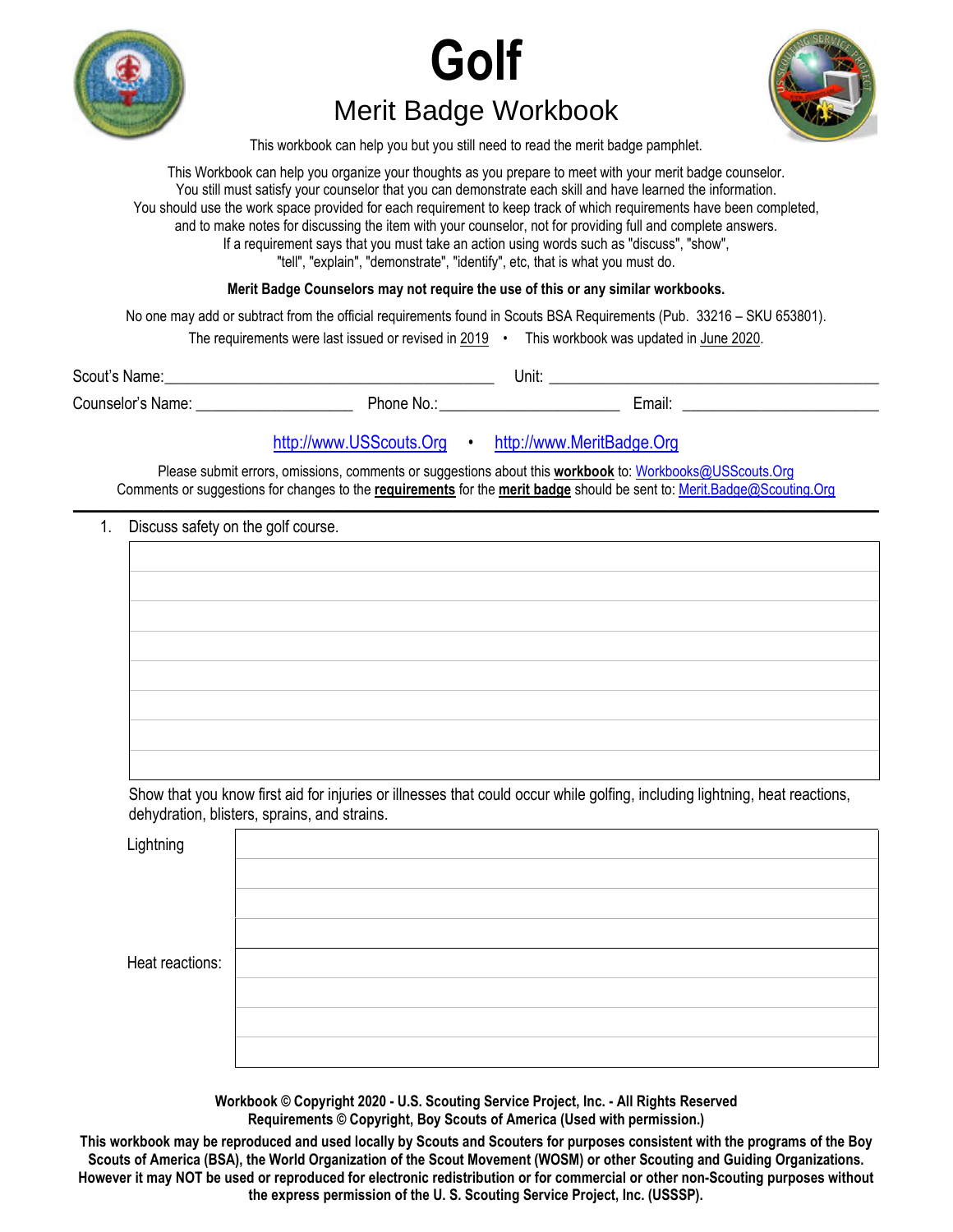| Dehydration: |  |
|--------------|--|
|              |  |
|              |  |
|              |  |
|              |  |
| Blisters:    |  |
|              |  |
|              |  |
|              |  |
|              |  |
|              |  |
| Sprains:     |  |
|              |  |
|              |  |
|              |  |
|              |  |
| Strains:     |  |
|              |  |
|              |  |
|              |  |
|              |  |

# 2. Study the USGA Rules of Golf now in use.

a. Tell about the three categories of golf etiquette.

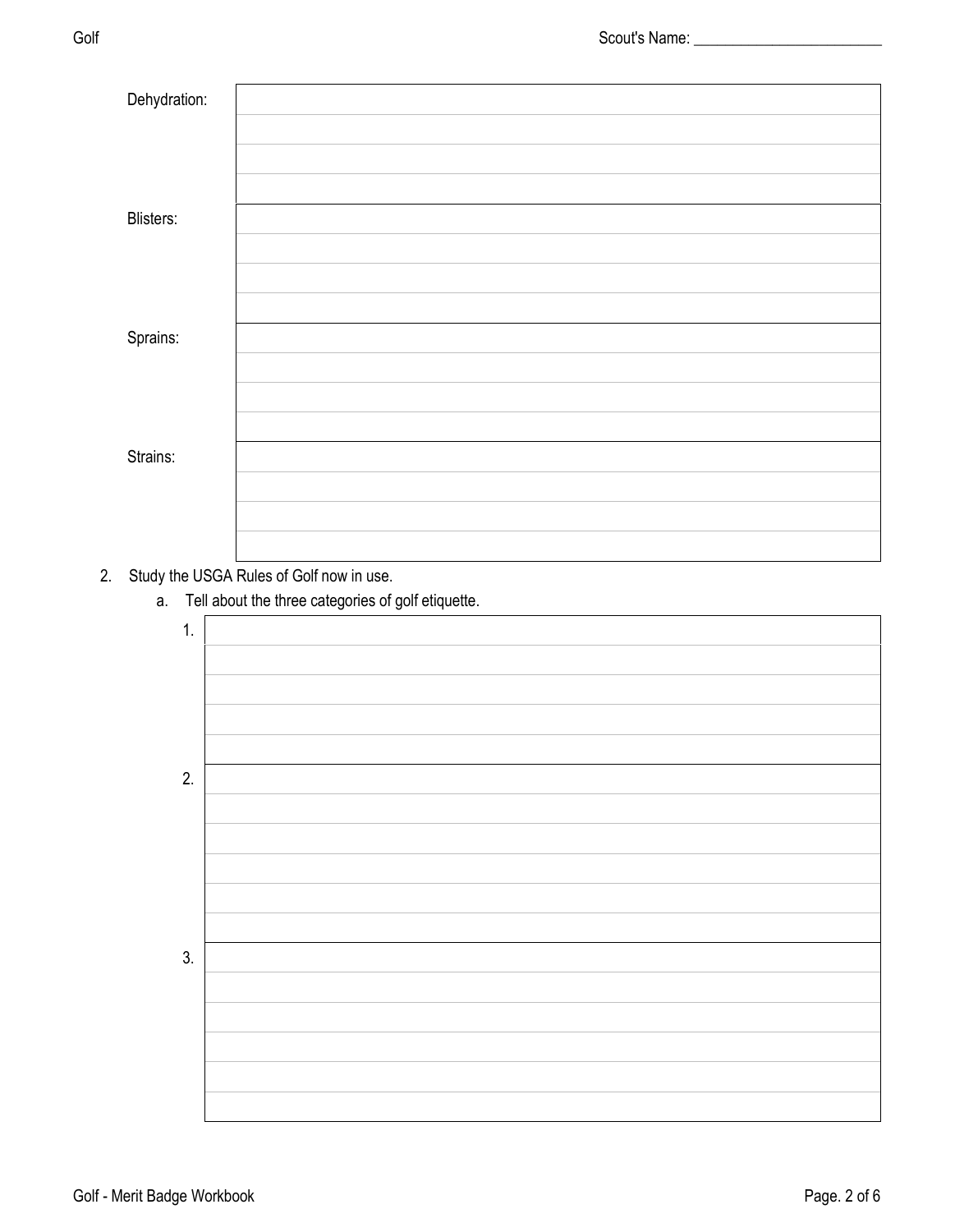b. Show that you know about the definitions of golf terms.

| Term | Definition |
|------|------------|
|      |            |
|      |            |
|      |            |
|      |            |
|      |            |
|      |            |
|      |            |
|      |            |
|      |            |
|      |            |
|      |            |
|      |            |
|      |            |
|      |            |
|      |            |
|      |            |
|      |            |
|      |            |
|      |            |
|      |            |
|      |            |
|      |            |
|      |            |
|      |            |
|      |            |
|      |            |
|      |            |
|      |            |
|      |            |
|      |            |
|      |            |
|      |            |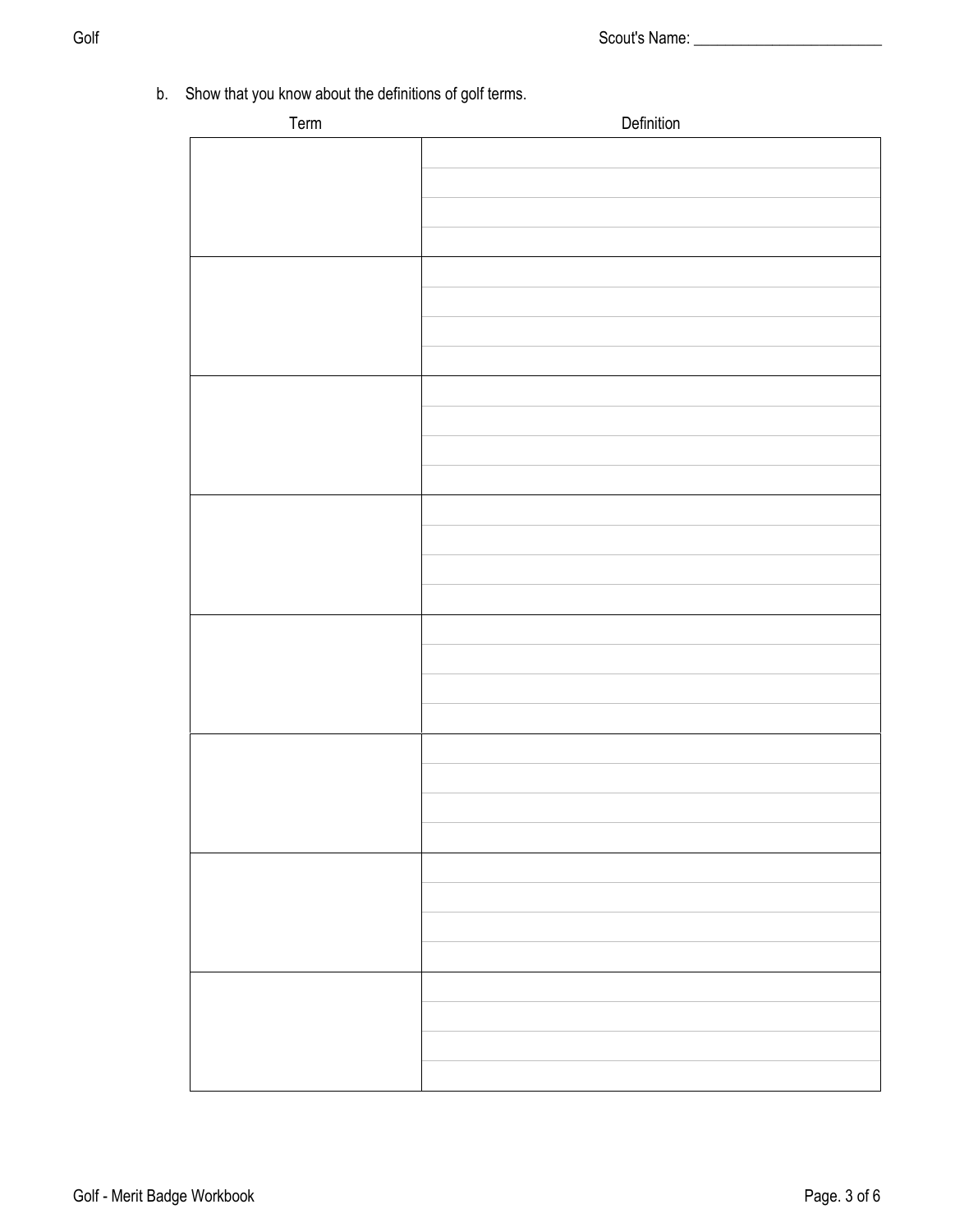## c. Show that you understand the "Rules of Amateur Status."

# 3. Tell about your understanding of the USGA system of handicapping.

## 4. Do the following:

## a. Tell about the early history of golf.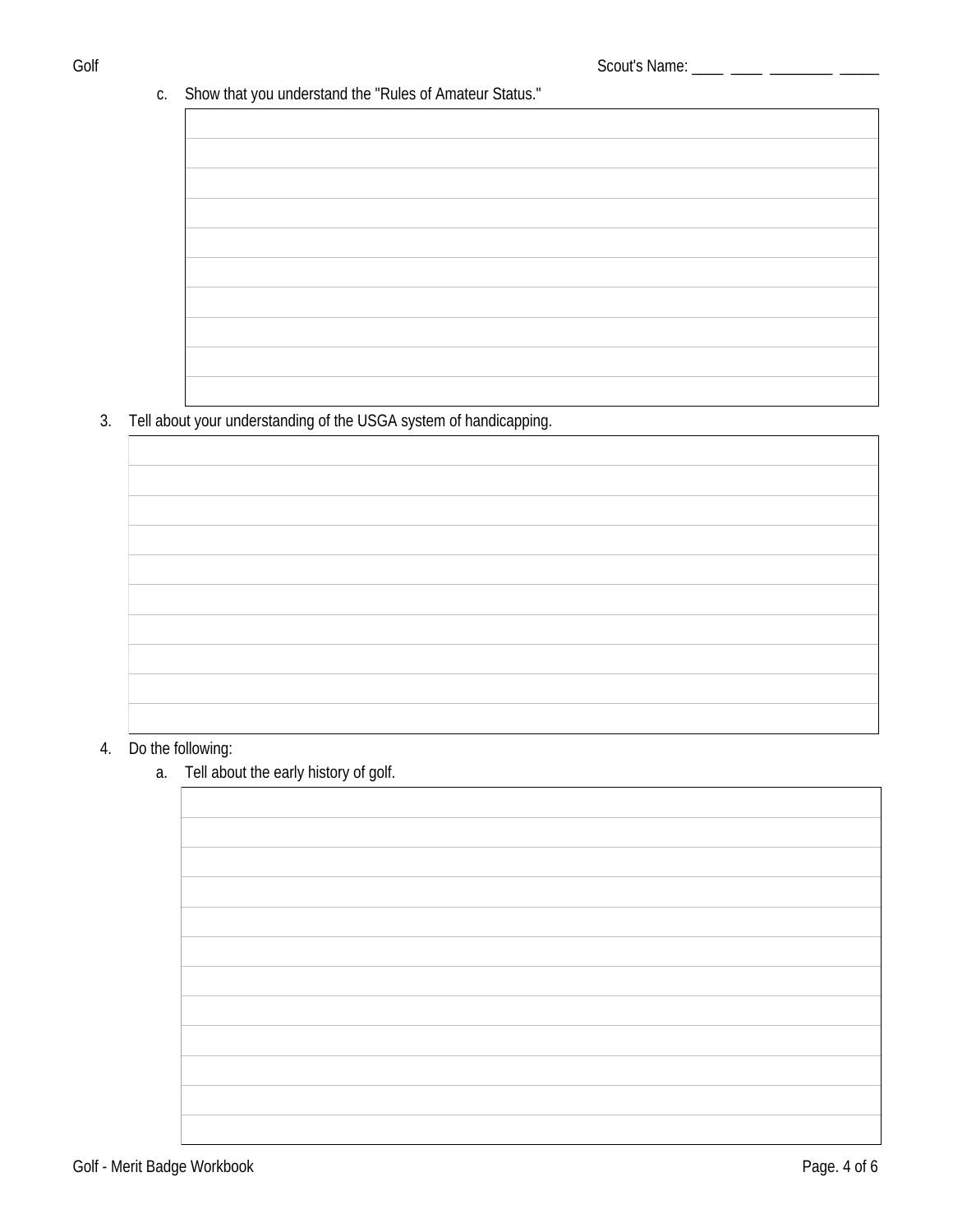b. Describe its early years in the United States.

Tell about the accomplishments of a top golfer of your choice. C.

- 5. Discuss with your counselor vocational opportunities related to golf.
	-
- 6. Do the following:
	- Tell how golf can contribute to a healthy lifestyle, mentally and physically. a.